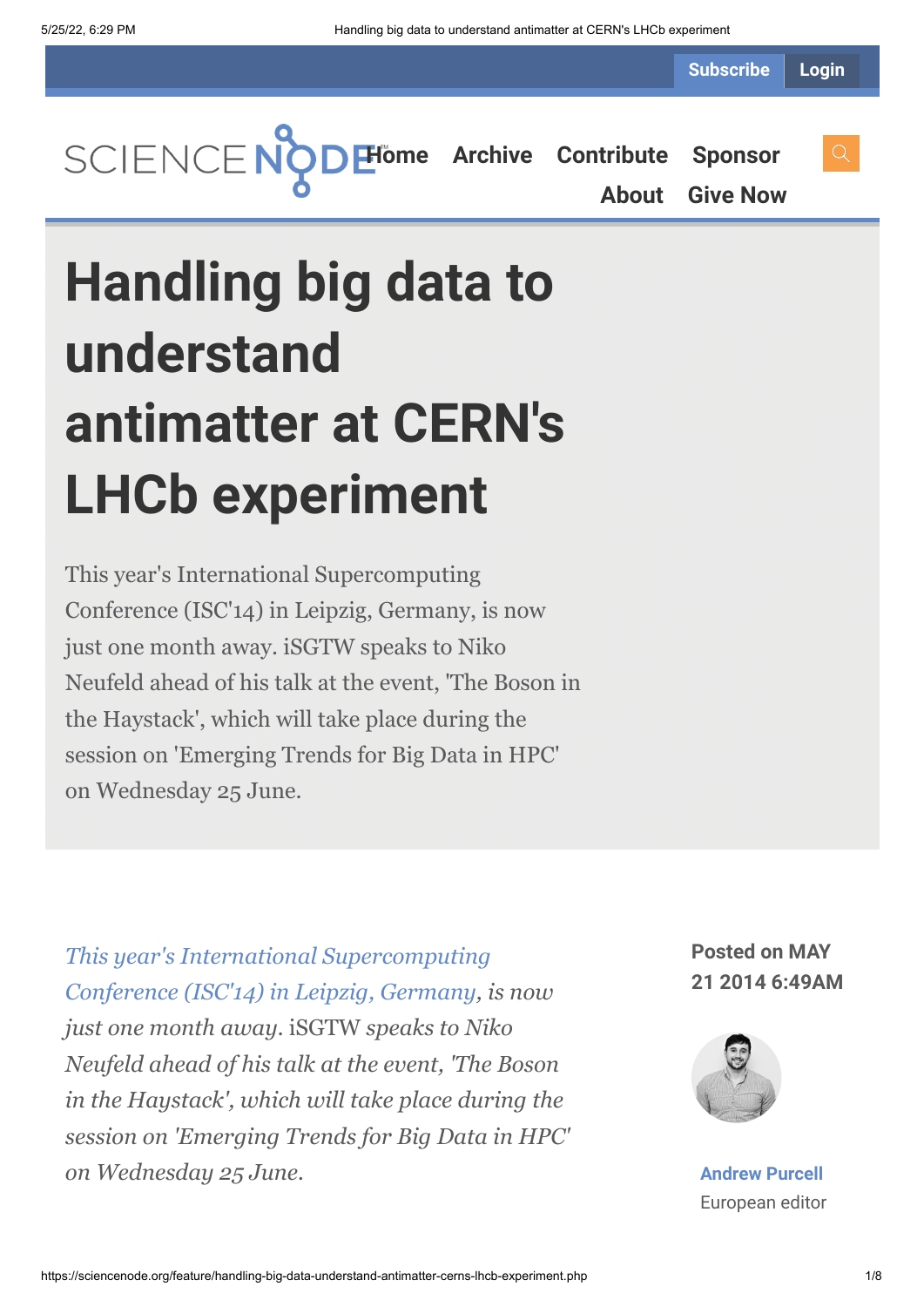**Share this story**









*"In total there are about 50 million packets injected in our data-acquisition network every second!"*

*Neufeld co-designed the data-acquisition system of [the LHCb detector](http://lhcb-public.web.cern.ch/lhcb-public/)[, which is one of](http://home.web.cern.ch/about/experiments) the four large experimentson [the Large Hadron Collider \(LHC\)](http://home.web.cern.ch/topics/large-hadron-collider)at [CERN](http://www.cern.ch/), near Geneva, Switzerland. The 'b' in LHCb [stands for 'beauty', which is a sub-variety of a typ](http://lhcb-public.web.cern.ch/lhcb-public/en/Physics/Beauty-en.html)e of particles known as [quarks.](http://en.wikipedia.org/wiki/Quark) By studying the beauty quarks thrown out by particle collisions within the LHC, researchers at the LHCb experiment are able to investigate the slight [differences that exist between matter and](http://lhcb-public.web.cern.ch/lhcb-public/en/Physics/Antimatter-en.html) antimatter.*

# **Niko, how did you first become involved with scientific computing?**

I originally studied physics, since I was very interested in understanding how matter works at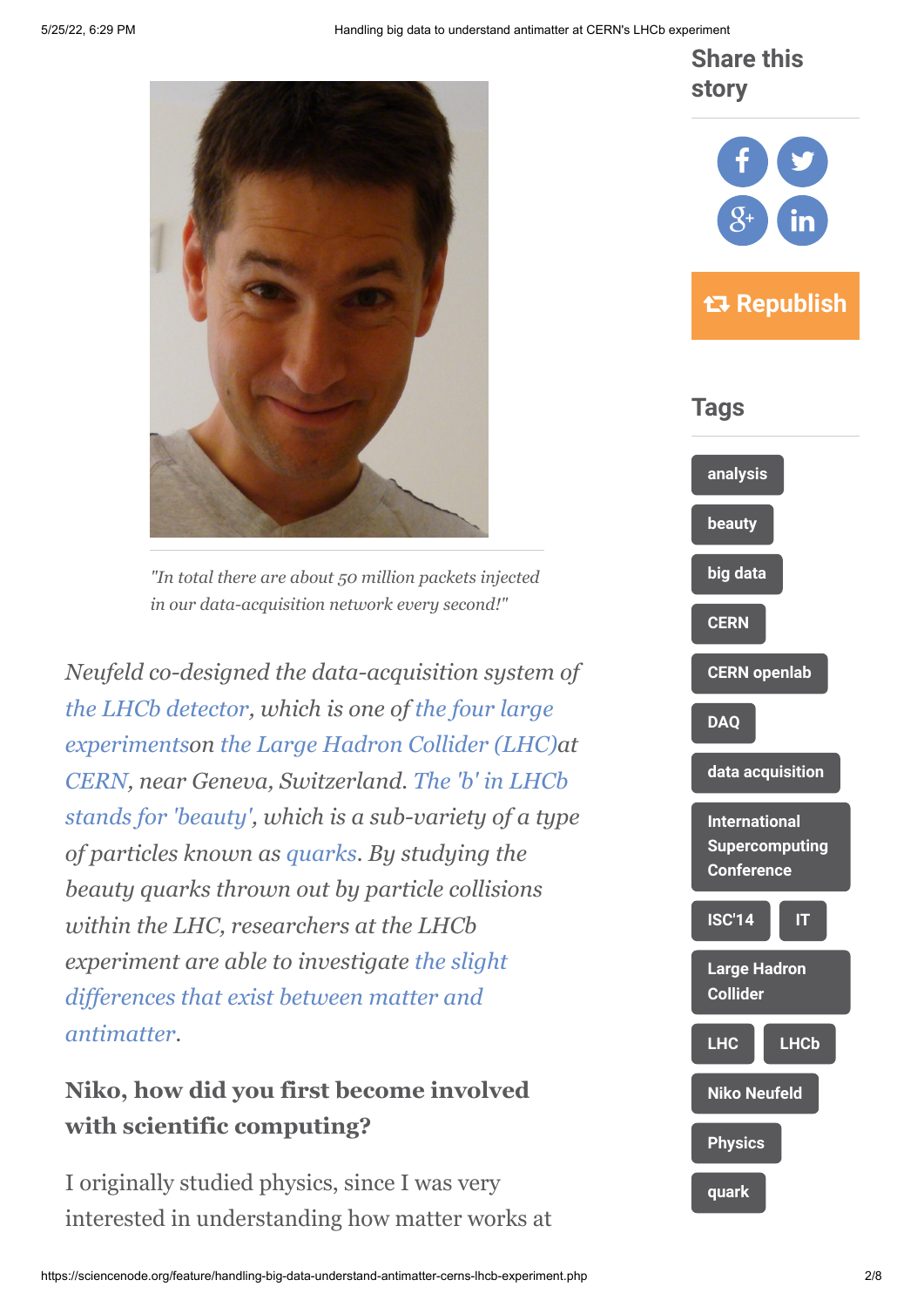the most fundamental level. Once I came to CERN, my role involved a lot of computing and I gradually became more and more exposed to the technical aspects of the work done at the laboratory, particularly the data acquisition. Of course, I'd already done a lot of computing-related work as a student and was keen to pick this up again as I was always what you might today call a geek - I played and experimented a lot with computers when I was younger.

## **What exactly does your current role with the LHCb experiment entail?**

I'm mainly responsible for the upgrade of LHCb's online computing system. That means all of the computing infrastructure that is related to transporting data from the detector, filtering it, temporarily storing it, and then sending it to mass storage. My job essentially ends once the data has left our experimental facility.

**You currently get data coming off the LHCb particle detector at a rate of around 70 gigabytes per second. What are the challenges related to dealing with such a high volume of data?**

The challenges were tougher a few years ago, but [Moore's law](http://en.wikipedia.org/wiki/Moore) always helps you to deal with these things over time. The problems have mainly been related to the traffic pattern. In a data-acquisition system, you have a rather uncommon network: it's very different to a typical campus network, where you normally have more randomized, many-to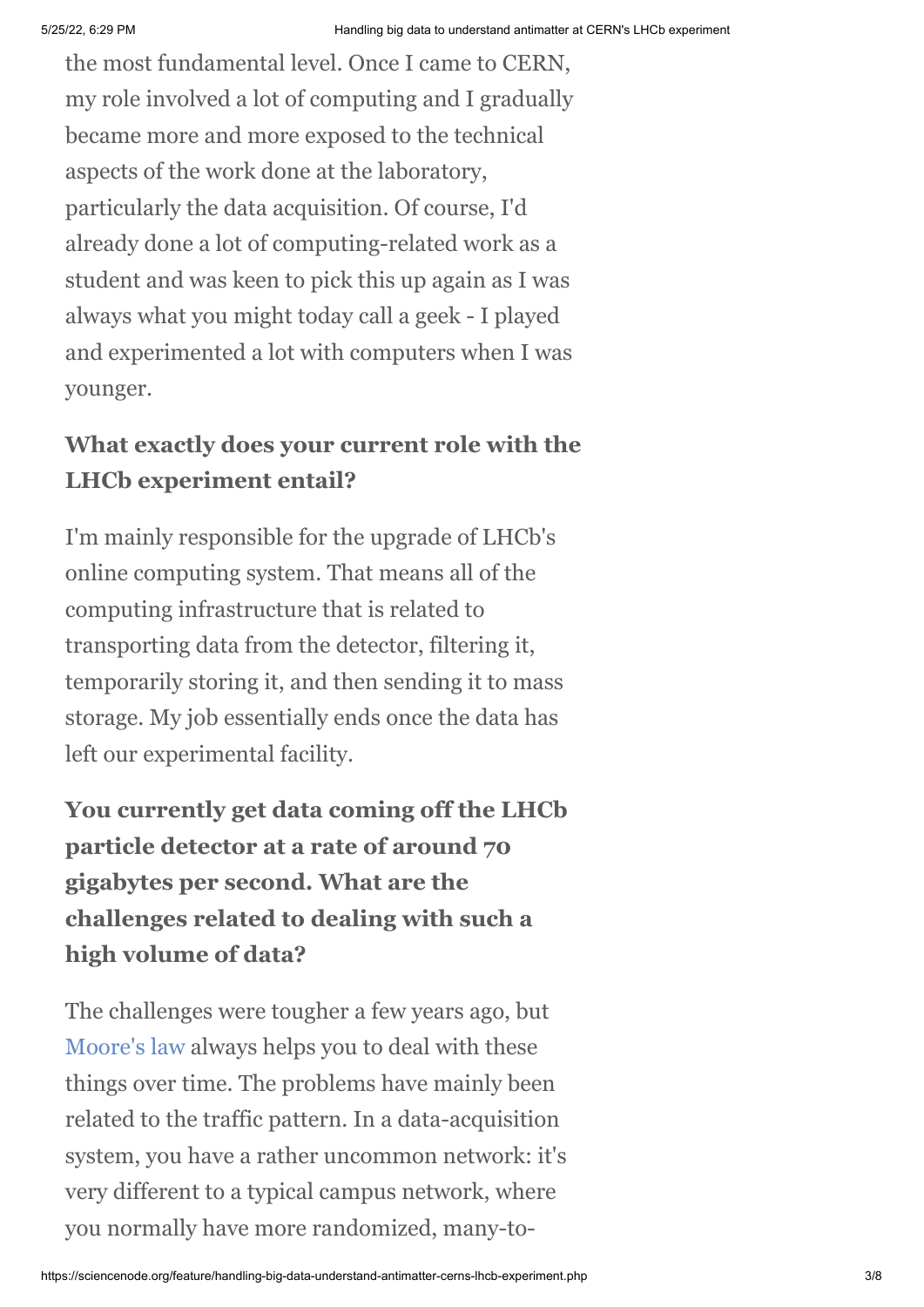many communication. Obviously you still have hotspots with campus networks, and you have a server and multiple clients, too. However, a dataacquisition system is very different: at LHCb we have about 400 data sources geographically distributed over a large detector, and each data source has just a piece of an overall particle collision event. These pieces need to be brought together, in order to run a physics algorithm that will decide whether or not this data is interesting, and thus if it is worth keeping. The challenges come from the fact that we currently get new event-data every microsecond. We have 400 data packets running through our network to the same destination at exactly the same time, which puts tremendous stress on the network devices. In total there are about 50 million packets injected in our data-acquisition network every second!



*Event display of a proton-lead event in the LHCb detector, showing the reconstructed tracks of particles produced in the collision. The proton beam travels from left to right. Image courtesy CERN.*

# **Upgrade work carried out on the LHC in 2018 will see the rate of data coming off the detector increase 50 fold. What does this**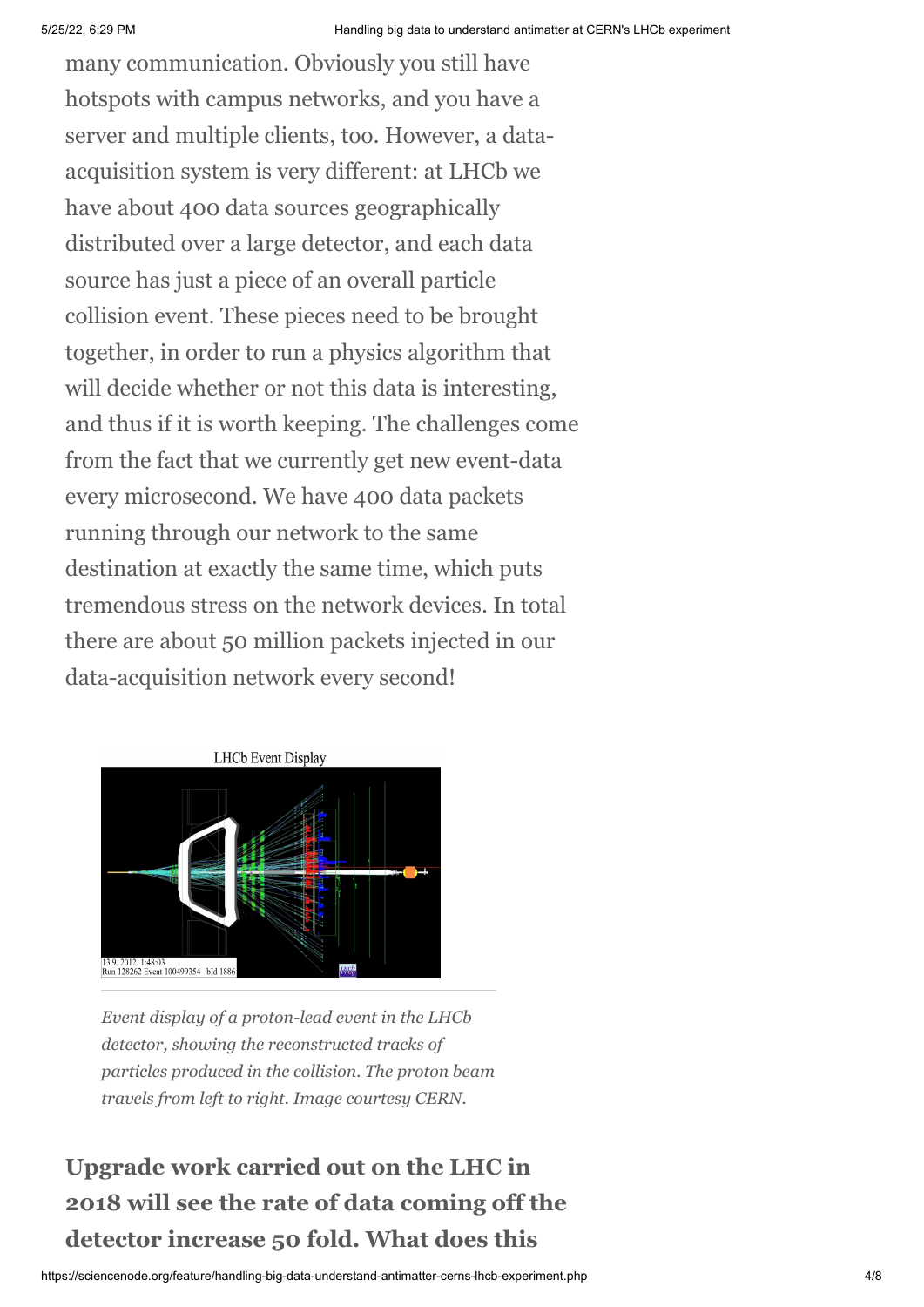# **mean for the data-acquisition challenges you face at the LHCb experiment?**

In addition to the various custom protocols we've designed, we currently use expensive, telecommunications-class hardware to help solve our networking problems. The issue here is that using such hardware just won't scale financially for these massively increased data rates. Consequently, our plan is to use upcoming data-center technologies - whereby you have low-latency highbandwidth interconnects - for data-acquisition. The telecommunications-class hardware we currently use is really overkill, since we're only using it for one of its features, namely its buffering capacity.

There are also going to be major challenges around the data-filtering process, too…

**I believe that LHCb - along with some of the other LHC experiments - is planning to move the first stage of its data-filtering process, known as the 'level-1 trigger' from a hardware- to a software-based system. Are you involved in this work?**

Yes, that's right. Traditionally, we've used hardware-based systems for the first stage of data filtering, since the data rates coming off the detector are simply too high for us to be able to use software running on commodity processors. However, the hardware-based system has significant limitations, in particular that you can only filter the data using a limited set of physics algorithms. High-bandwidth network interconnects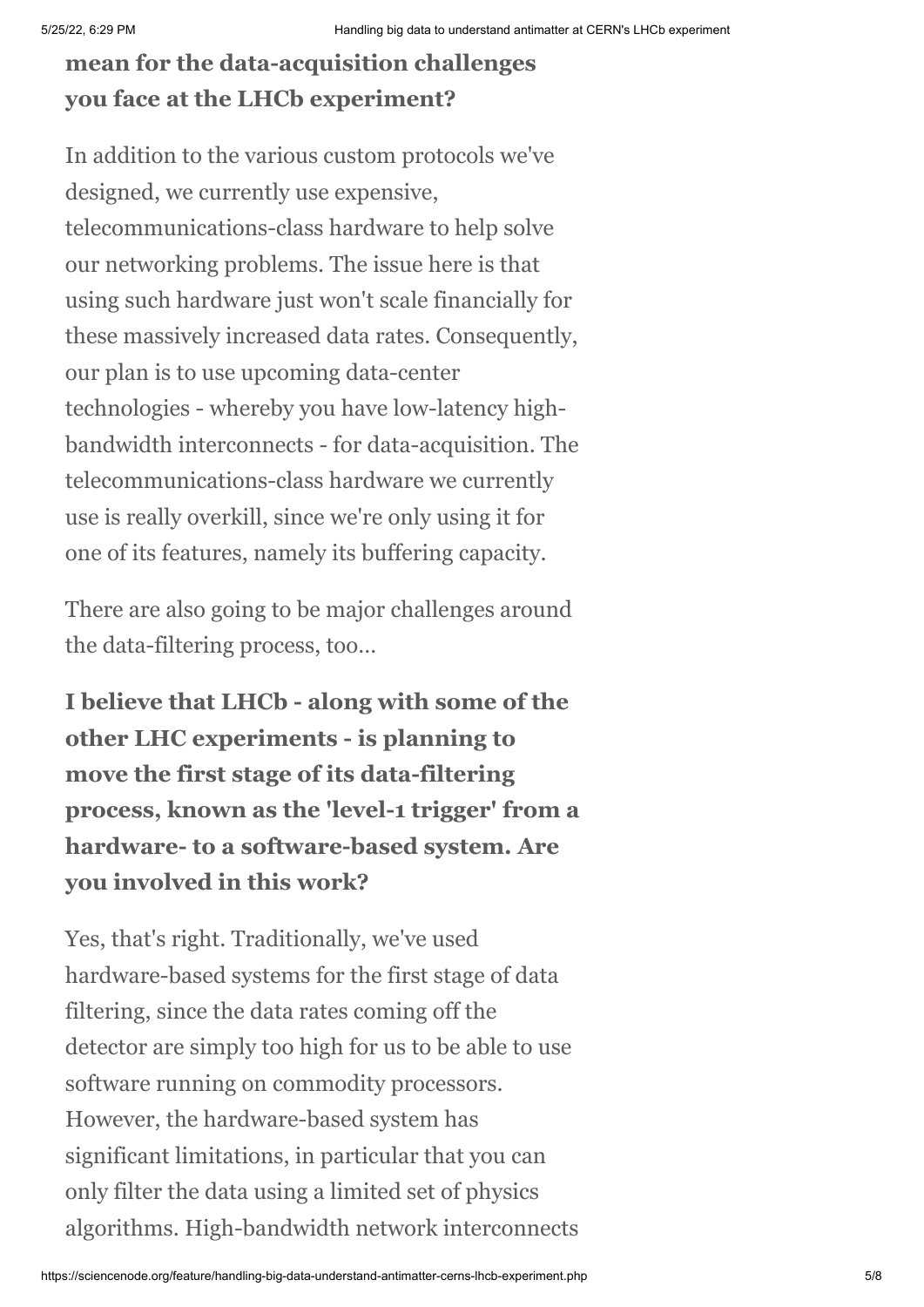now mean that the radical solution of LHCb switching to a completely software-based datafiltering system is now possible for the first time. The software system will be more finely grained, meaning that we will increase our yield of useful data by at least a factor of two, and possibly up to a factor of five. It will also permit more flexibility for the experimentalists.

# **What can people working on - or hoping to work on - other 'big science' projects learn from coming to your talk at ISC'14 next month?**

I want to make it clear to people that collecting a very large amount of data, and pushing it through a computing infrastructure for filtering and processing, can be done surprisingly costefficiently. Obviously, there's no silver bullet and you have to always look at the specifics of the problems you are facing. But if one looks at the technologies at hand in an unprejudiced manner, there are usually very cost-effective solutions to be found. This can be much more cost-effective than simply following the well-trodden path, and buying whatever expensive equipment is in fashion at the time.

Here at CERN, we're able to achieve things with very little custom-built hardware. We're not shy about talking to industry, or about integrating industrial components - albeit ones which may have been adapted slightly to meet CERN's specific needs - into our systems. [CERN openlab](http://openlab.web.cern.ch/) is very important in this: it is vital that we are able to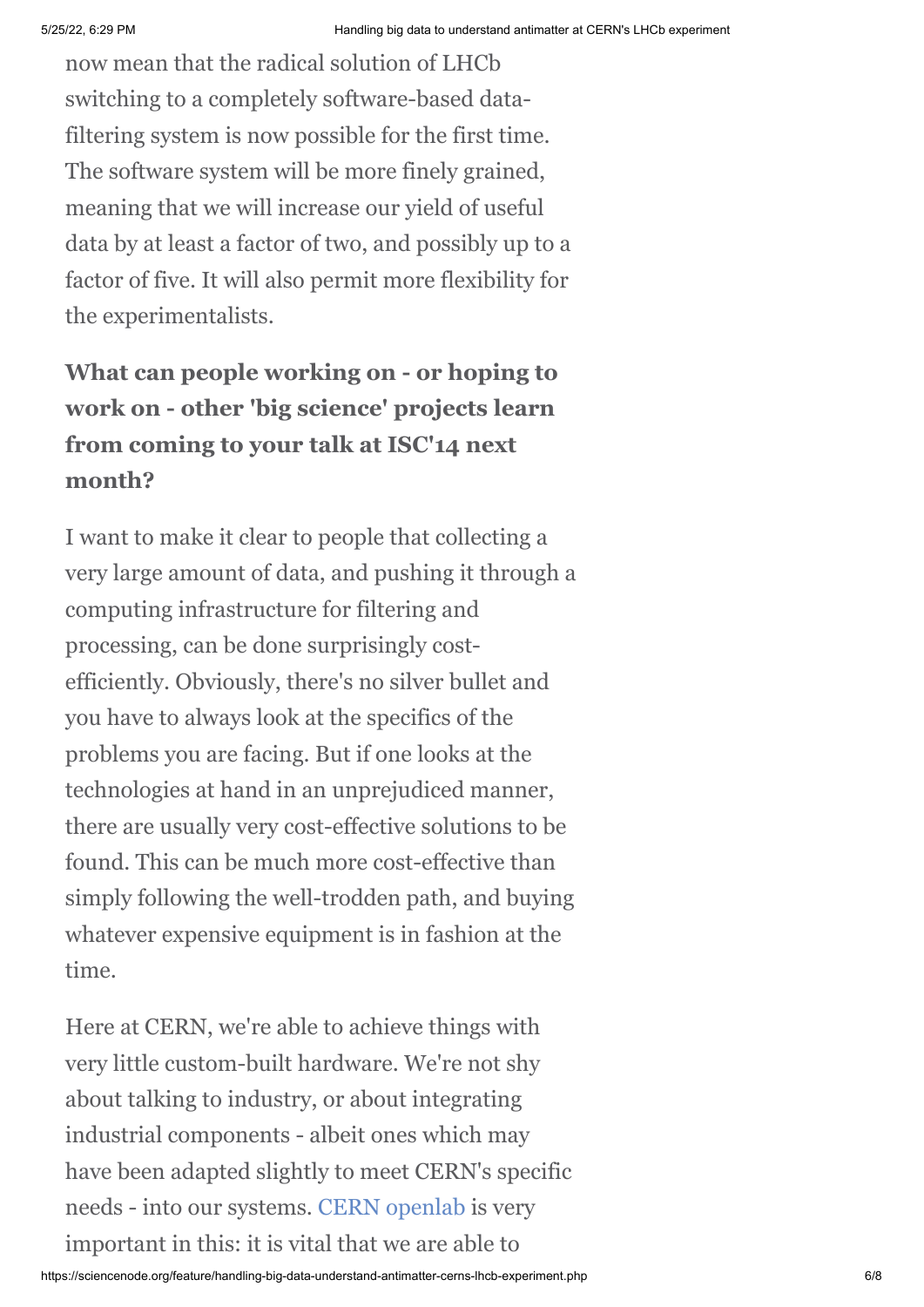communicate with the leading IT companies that really define the directions in which major technologies evolve. Talking to these companies and getting a feeling of what is going happen over the coming years is really important for CERN's long-term planning. CERN openlab is an excellent facilitator and is really appreciated by those of us working on the LHC experiments.

# **Finally, what's the appeal of ISC'14 for you personally? What are your main reasons for wanting to attend this conference?**

The ISC events are always a good opportunity to find out about upcoming trends in the community and make new contacts. There are plenty of opportunities to talk to both people from IT companies and from other research domains. At this year's event, I plan to focus mostly on accelerators, but I'm also keen to find out more about developments in new, upcoming server technologies. In my view, even if speakers make their talks available online, you can't beat actually being there: there's great value in attending in person.

# **Join the conversation**